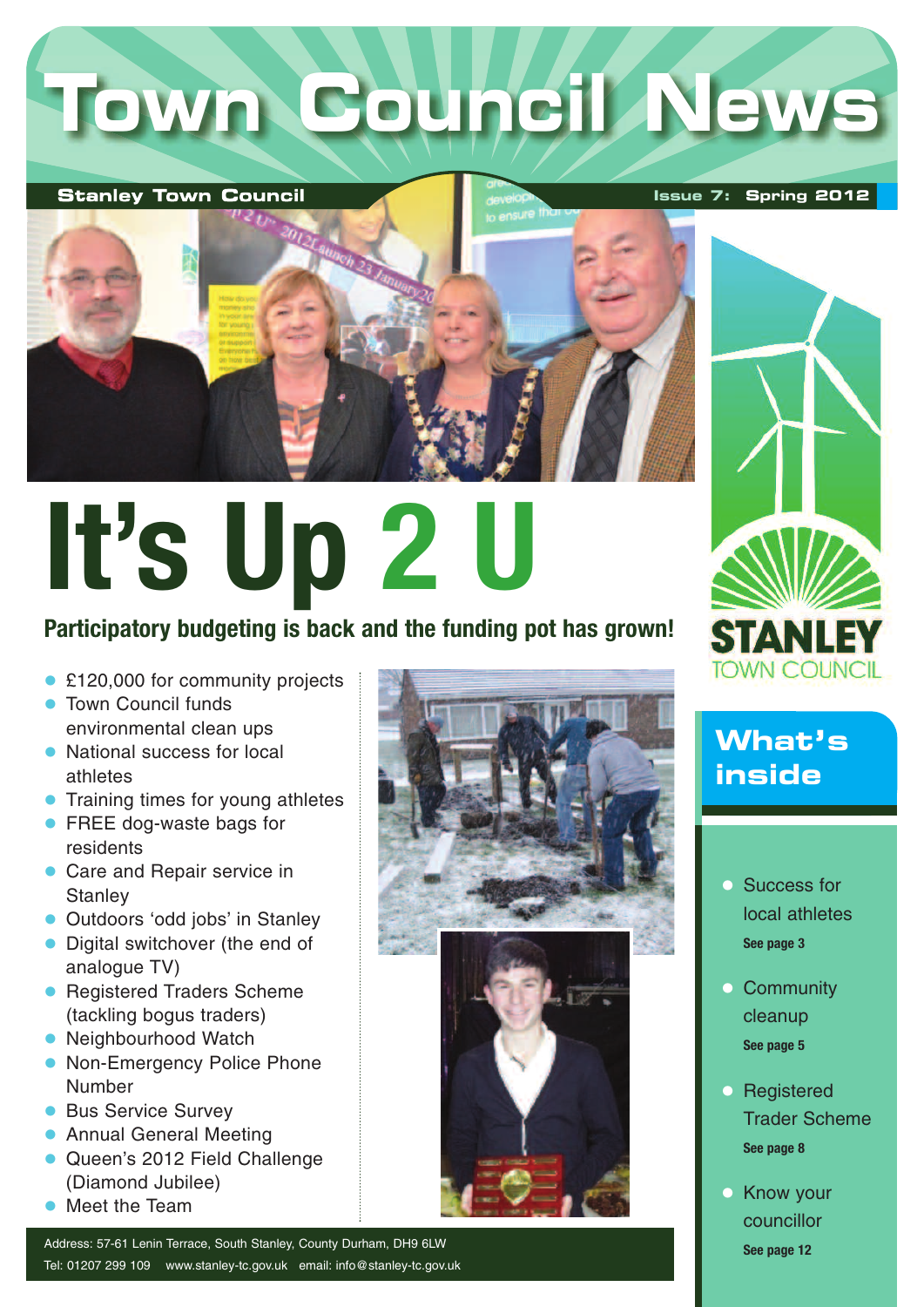### Stanley Town Council's Priorities: **Leisure, Culture and Heritage Participatory Budgeting 2012**

**Participatory** Budgeting or PB as it is often known empowers local people to play a key role in deciding how public money is spent on projects and services in their neighbourhoods. In practice, this can range from funding community and voluntary groups to deliver projects of local value to allow residents to shape what and how mainstream services are delivered in their area. In essence PB is about empowering local residents in decisions about shaping their local area through allocating part of a public budget.

Stanley Town Council and the Stanley Area Action Partnership have decided to put £60,000 each into the funding pot for the 2012 version of It's Up 2 U making £120,000 available in total.

Projects eligible for support under the PB project will need to show that there is a clear link to one or

more of the combined priorities of Stanley Town Council and the AAP concerning: Regeneration of Town and Village Centres; Housing and the Environment; Shopping, Leisure and Heritage; Transport, Traffic and the Environment; Opportunities and Activities for Young People; Crime and Community Safety; Information and Communication, and; Employment, Training and Education.

The £120,000 of the joint fund will be used exclusively as a grant pot and the allocation of this resource will be in the hands of local residents. Decisions about the projects that will be funded will be taken at a special PB event using a voting mechanism. During this event members of the public will pick the projects they believe will best address the above priorities. Such projects or activities must have a minimum value of £2,000 and a maximum of £12,000.

By building on the AAP's highly acclaimed PB exercise in 2011, where 800 residents participated in the voting day, this year's exercise is being overseen by a joint Steering Group made of 50% Town Council and 50% AAP representatives, four of whom are pictured on the front cover at the recent press launch.

Beneficiaries of the scheme must reside in the coterminous Stanley Town Council and AAP area which covers: Annfield Plain, Catchgate, Causey, Craghead, Clough Dene, Coppy, East Kyo, East Stanley, Greencroft, Harelaw, Harperley, Kip Hill, The Middles, New Kyo, No Place / Cooperative Villas, Ox Hill, Quaking Houses, Shield Row, Sleepy Valley, South Moor, South Stanley, Stanley, Tanfield, Tanfield Lea, Tantobie, West Kyo and part of White-le-Head.

Chair of the Town Council (2011-12),

Councillor Tina-Marie Parry (pictured 2nd from the right on the front page), said "when we consulted the community in all seven of the Town Council's wards the public told us that we needed to address the issues of a lack of: community events; recreational activities for young people; activities for elderly people; funding support for community groups, projects and activities and; the need to capitalise on the area's heritage and re-build the sense of community spirit. By teaming up with the AAP to fund It's Up 2 U, we aim to do just that by supporting and promoting existing groups in the delivery of much needed community projects".

Chair of the Town Council's Finance and General Purposes Committee (2011-12), Councillor David Walker (pictured left on the front cover) added that "Participatory Budgeting is an ideal delivery vehicle in that

Serving the communities of Annfield Plain; Catchgate; Harelaw; Harperley; Greencroft; Ox Hill; New Kyo; East Kyo; West Kyo; Craghead and The Middles; South Moor; Quaking Houses; Stanley; East Stanley; No Place; South Stanley; Shield Row; Kip Hill; Coppy; Causey; Tanfield; Tanfield Lea; Clough Dene; Tantobie; Sleepy Valley; White-Le-Head, and; part of Flint Hill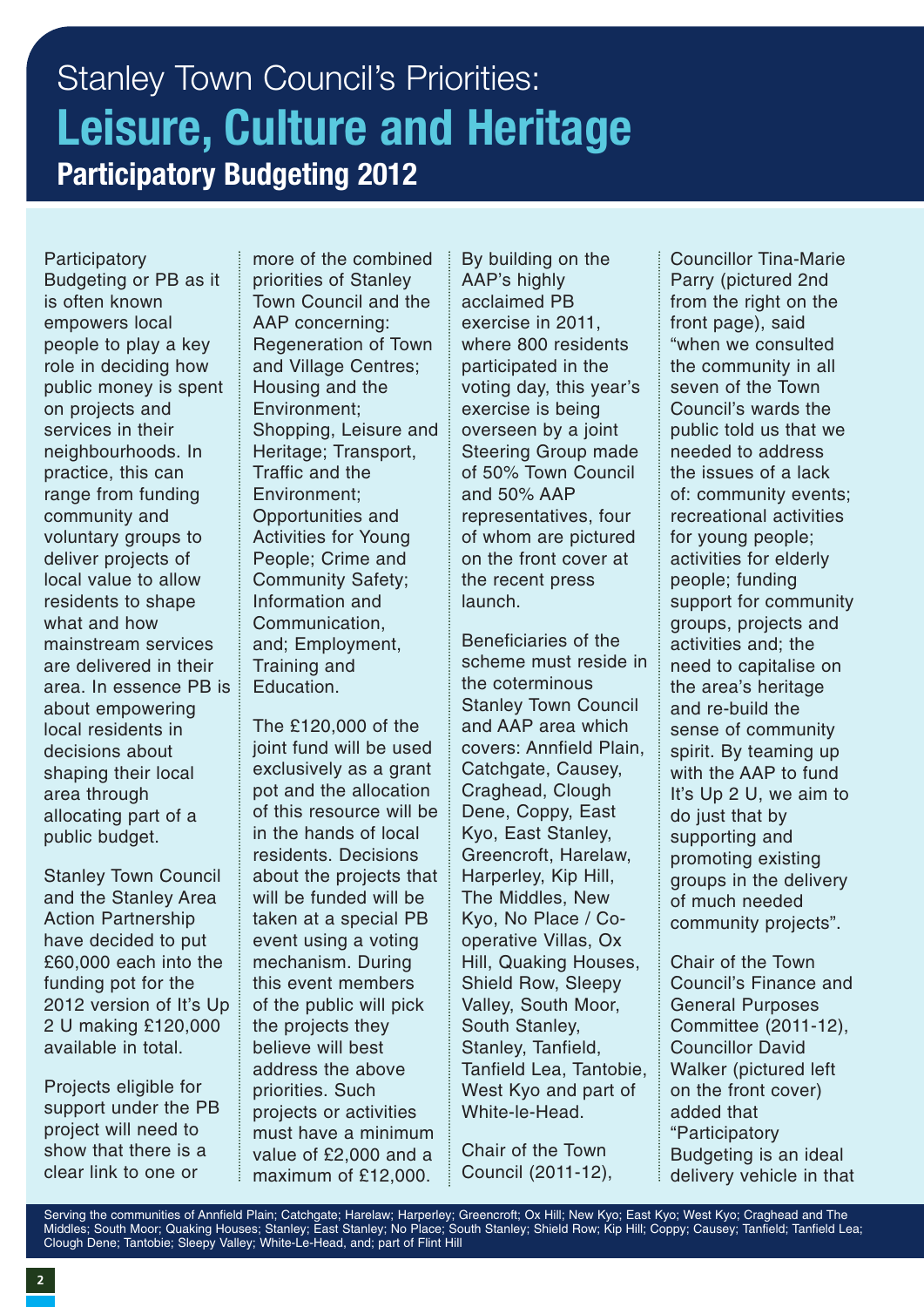the process concludes with a large scale community event where the public get the chance to communicate with public bodies and service providers about what they think ought to be a spending priority within the heart of their local town or village. The community Voting Day took place at the Louisa Centre, Stanley on Saturday the 26th May 2012 and the exhibitors were there from 10am to 2pm. Anyone voting resided within the area covered by Stanley Town Council and Area Action Partnership and was required to register to vote at the Louisa

Centre between 9.45am and 1.30am on the day of the event. Staff were available to assist with registration and a voting slip was given to anyone who successfully registered. On the voting slip each person cast a vote for their five top projects in order of preference. There were 60 application forms given out by the deadline date and around 40 of those were successfully completed and exhibited on the day. Along with the voting slip, everyone that registered got a brochure which gave a brief outline of each project to assist with the choice".

### **2011 Miners' Gala**

As part of its commitment to supporting local heritage activities and community events, Stanley Town Council



was delighted to be able to make a financial contribution of £600 to the traffic management and associated technical costs needed to parade the magnificent Craghead Colliery Banner through the village and £200 towards the cost of Craghead Colliery Band's participation in the main (Durham) Gala alongside colleagues from elsewhere such as the Durham Police Band.

## **Success for local athletes**

### on the National Stage

As announced to the press by Derwentside Athletic Club, delighted coaches and officials were celebrating the success of their young athletes in a national cross country championship held over a weekend in January 2012. The team of three exceeded all expectations by taking a first, second and fourth place in the National Clubs for Young People (CYP) Cross Country Championships held at the Stubbers Adventure Centre in Essex.

The championship was run over a course of 3.8km which was twice as far as the local athletes had run in competition before. In the Under 13 Boys category Luke Taylor won with ease in a time of 15 minutes 18 seconds and helped Durham to finish first in the team competition in that age group.

In the under 11 girls category Suki Blythe finished second in a time of 21 minutes 33 seconds and Katrina Chatton 4th in 23 minutes 35 seconds. Both finished feeling very tired but felt great pride in that they did not stop or walk at all. They also helped Durham County win the first prize for their age group. Russell Morgan, the Town Clerk, commended all of the young athletes and the Athletics Club for "putting the area on the national map for positive reasons".

Derwentside Athletics Club was formed in 1981 after the closure of the Steelworks in Consett. The club was originally set up to cater for athletes of all abilities in the Stanley and surrounding area. It has grown ever since and now has members from the North East region.

**Junior Training Times:** 8 to 15 year olds meet at the Louisa Sports Centre Stanley on Monday and Thursday evenings at 5.30pm to 6.30pm. During the summer months sessions are held outdoors at the Stanley School of Technology sports field.

For more information contact Mark Davinson Publicity and Marketing Officer of Derwentside Athletic Club on 07787 535 770, e-mail markdavinson@teeslearn.ac.uk or visit www.derwentside-ac.co.uk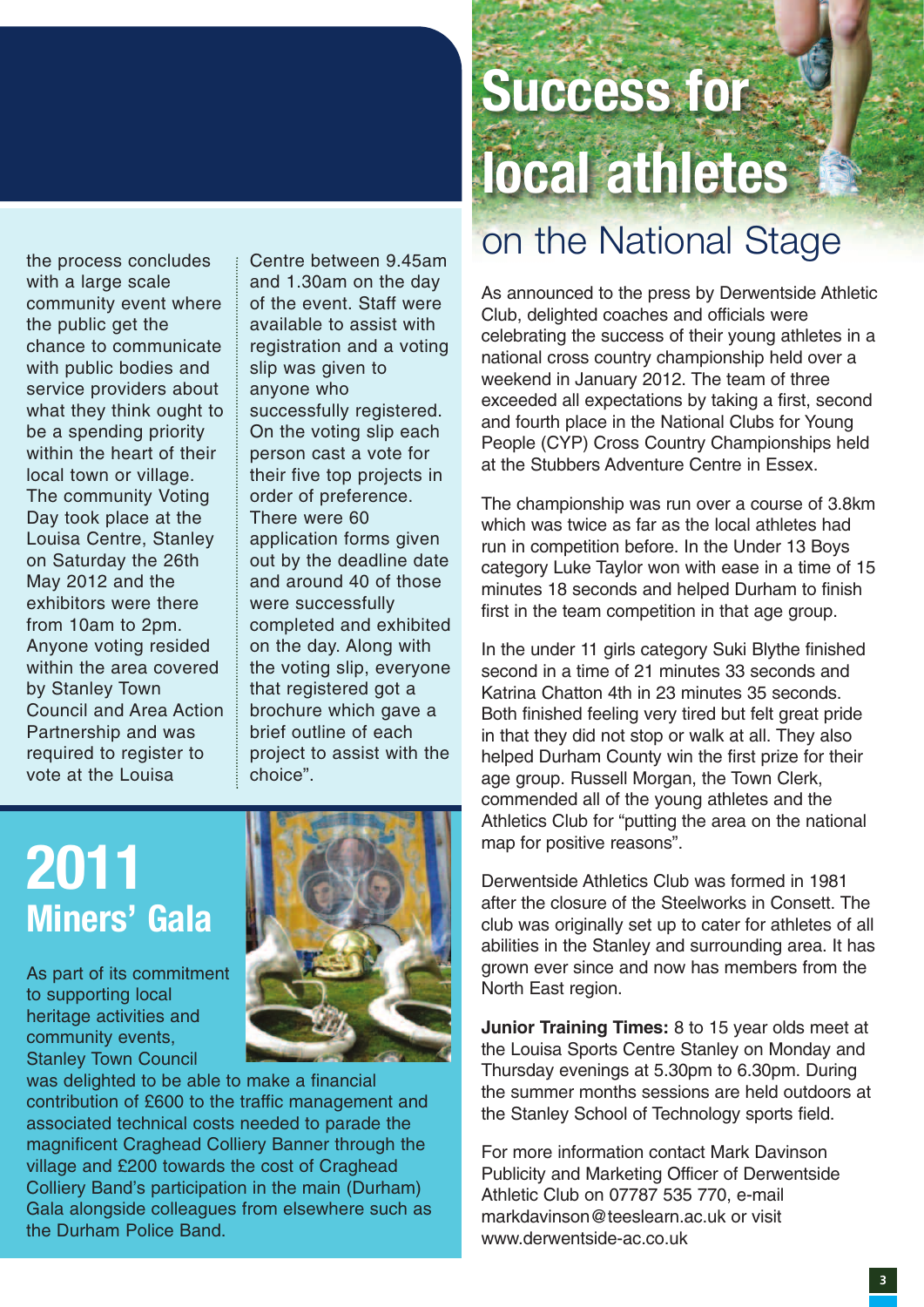### Stanley Town Council's Priorities: **The Environment**



**Civic Pride:** "Hi, I'm James Harper the Civic Pride Officer funded by Stanley Town Council to deliver 'Pride in Stanley' across the Town Council's area".

Pride in Stanley is a long term initiative to promote Cleaner, Greener, Safer neighbourhoods for all. The aim is to encourage local

people to get involved in helping to address some of the Environmental and Community Safety issues that affect their local neighbourhoods.

'So what has Civic Pride been doing in Stanley?' Here is a quick taster of some of the recent campaigns and projects that contribute to this long term aim: Golden Ticket Campaign (Bin it to win it); Working with schools; Dog Foul initiatives; Spring into Action; Eco-Schools; Tidy Business scheme; Open Your Eyes (educational package); Stanley in Bloom; Fix You; The 'Stanley Heart – Loving where you live' project, and; Community Litter Picks (see opposite).

Keep an eye out in the coming months for 'Weeks in Action' in several local areas involving key Partners coming together, such as the Police, Schools, Youth Groups, Neighbourhood Wardens, Clean and Green Teams and various Local Businesses etc.

Whilst the combination of activities changes to meet local circumstances, typically this may include: Skip days; Environmental Education in Schools; Dog Microchipping; Partnership and Community Walkabouts; Increased Environmental Enforcement; Community Speed Watch; Green Dog-walkers; Neighbourhood clean-ups; Possible Amnesty days; Tidy Business awards and so on.

#### **Free dog-waste bags for residents of the stanley town council area**

As part of the commitment to maintaining and improving the local environment, Stanley Town Council is supporting responsible dog owners by making dog-waste bags available from the following outlets: Craghead Village Hall; St. Stephen's Centre (Sth Stanley); Quaking Houses Village Hall; Catchgate Library; Joan's Florist (Catchgate); The Angling Shop (Annfield Plain); Stanley Community Centre (Tyne Road); Tantobie Community Centre; Tanfield Lea Community Centre; Shield Row Community Centre, and; Pet Parlour and Pet Shop (South Moor).

As a member of the Crime and



**Community** Safety Committee, Councillor Jim Lockie said "from the outset the Town Council

said it will take enforcement action against the small minority who won't play by the rules. This often takes the form of Town Council funded Neighbourhood Wardens issuing 'Fixed Penalty Notices' for dog-fouling. However, as well the 'stick', the Town Council believes in using the 'carrot approach' so to speak. In other words, by providing free dog-waste bags throughout the area at no cost to local residents, the need for

enforcement action is reduced but there is still less dog-waste around which poses a lower risk to health, particularly to children, and makes the general environment more pleasant".

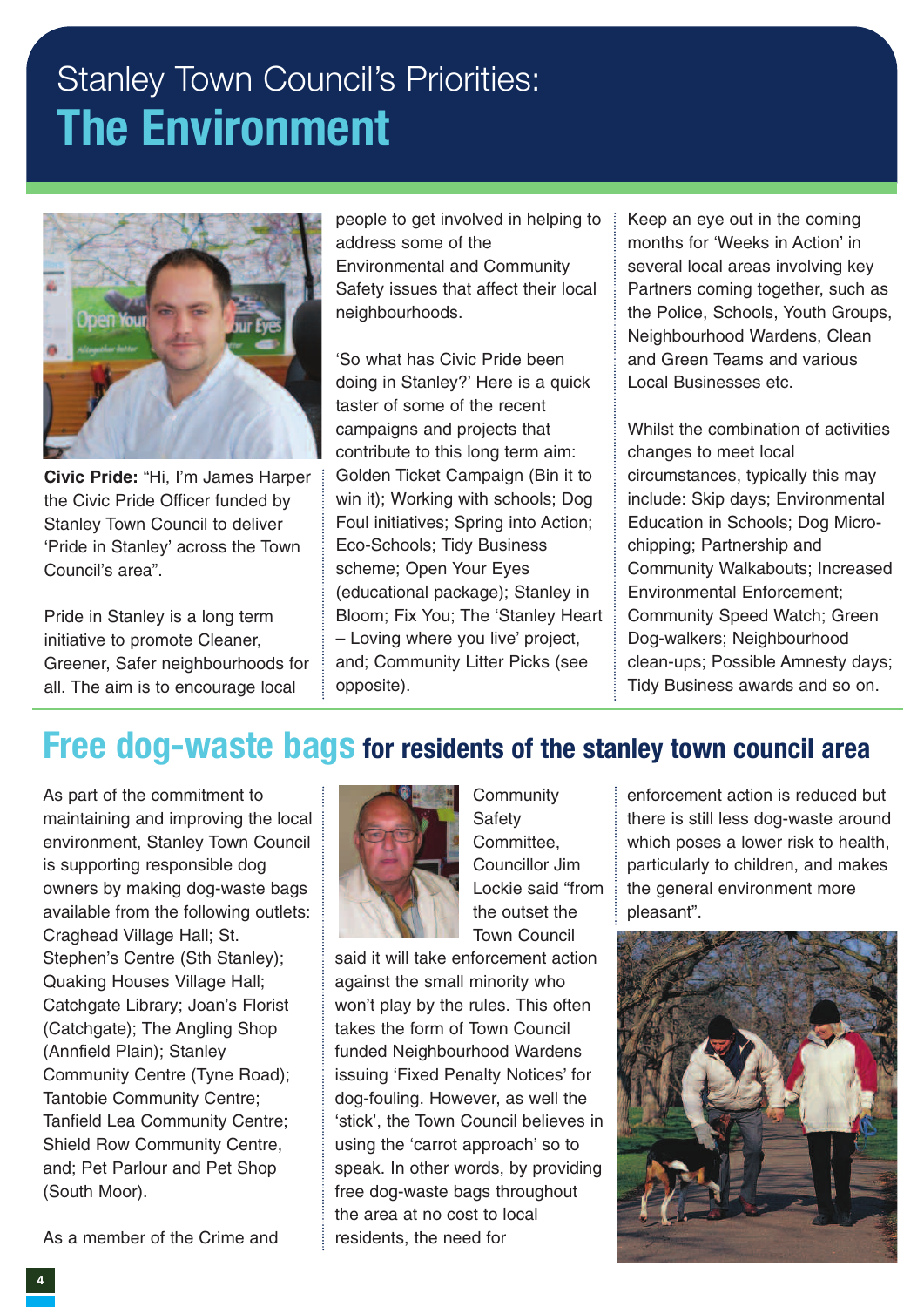## **Clean up at Tanfield Lea Community Centre and Leigh Gardens**

To 'join up' with civic pride Stanley Town Council also funds extra Neighbourhood Wardens to more than double the level of service in the Town Council area compared to similar sized places elsewhere in the county.

As Neighbourhood Warden for the patch, on her patrols around the village Andrea Hodgson received regular complaints about the amount of litter generated by youths congregating behind the community centre in Tanfield Lea.

In response, along with fellow Wardens, Chris Brown, Stuart Champion and Martin Fawcett, Andrea: arranged and participated in a litter pick of the whole area; ensured the removal of offensive graffiti from garage doors; contacted partners at Derwentside Homes who kindly agreed to erect a fence to stop cars speeding through the open space and using it as a cut through, causing several near misses with pedestrians; issued relevant letters to nearby residents; held regular question and answer sessions in the community centre for concerned residents, and; increased local patrols leading to positive feedback from the public.

Councillor Christine Bell said that "as can be seen by the before and after photographs the Neighbourhood Wardens' positive response to local peoples' genuine concerns are to be commended and demonstrate why the Town Council provides the funds needed to more than double the number of Wardens covering

our area. I was delighted to be able to recently award the Tanfield





Junior Neighbourhood Watch scheme some funding to purchase litter-pickers so that all generations can play their part in keeping our communities clean and green".

### Stanley Town Council's Priorities: **Services and, Information and Communication**

#### **Care and repair: Handypersons offer help to residents**

Sometimes there are jobs around the house that need doing that some people might need a little help with. So it's good to know the 'handyperson' service can do just that. Vulnerable homeowners and tenants who are older, disabled or on a low income can all get help to repair, improve, maintain or adapt their homes.

The type of jobs the 'handypersons' can help with regularly include changing light bulbs, re-hanging curtains, refixing carpets, dealing with dripping taps and putting up shelves. The rule of thumb for tenants when requesting handyperson services is that if the job is your responsibility, and not the responsibility of your landlord, then the handyperson is likely to be able to do it for you.

**Where do handyperson services come**

**from?** Handyperson services are usually provided by local "Home Improvement Agencies" (HIAs). There are around 230 HIAs in England, and over 90% of the population has access to a local service. They are sometimes known as 'Care and Repair' or 'Staying Put' schemes and generally help with larger scale works through contractors while the associated handypersons deal with smaller scale jobs directly.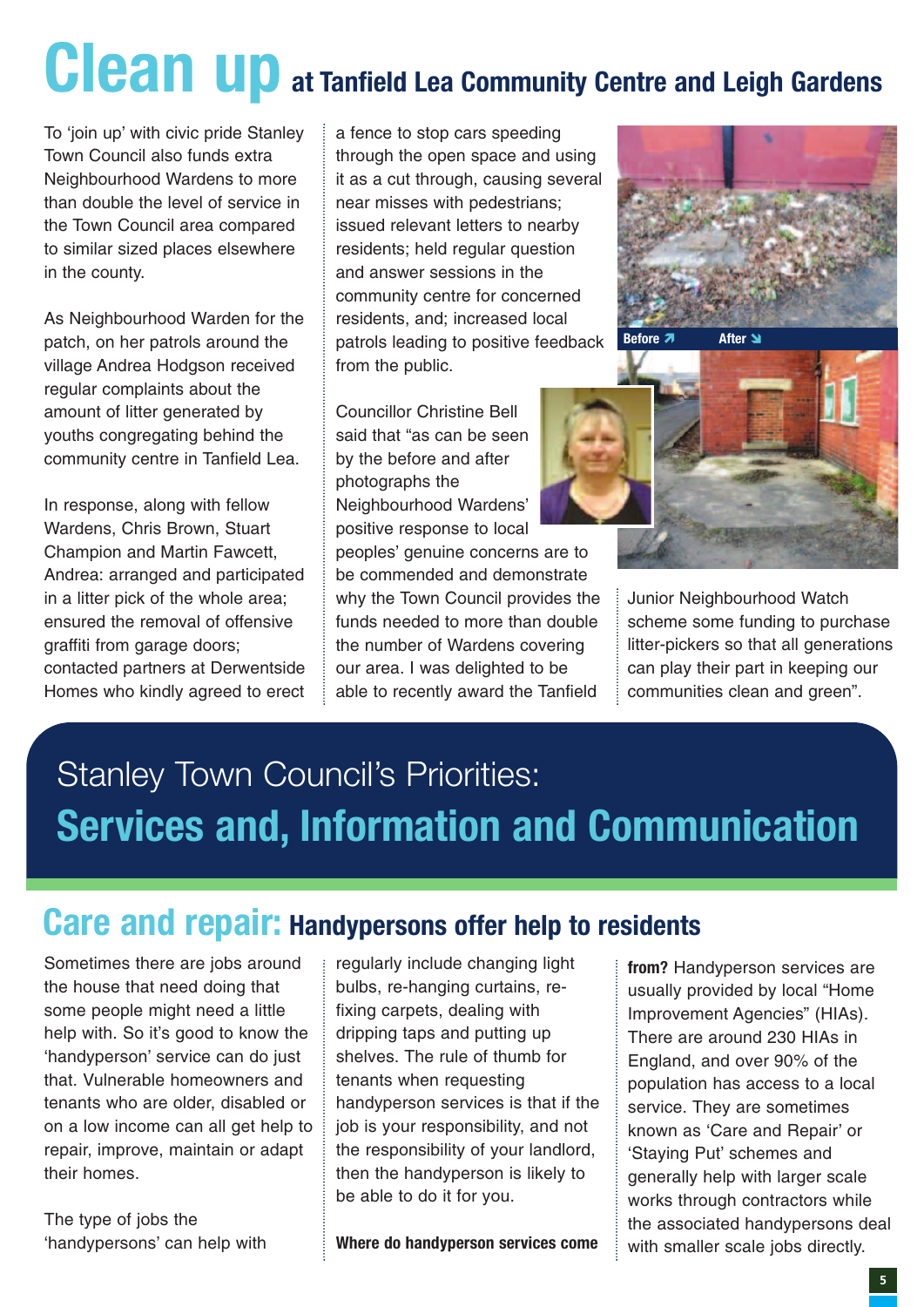### **Care and repair: Handypersons offer help to residents continued...**

The agencies are contracted by different individual local authorities, so the way services are provided, the menu of options offered, eligibility criteria and charging arrangements can vary. In the past, home improvement agencies were of little interest to tenants, as landlords are responsible for looking after peoples' homes and their main role was to support owneroccupiers. More recently, tenants have been able to benefit from the newly introduced handyperson services.

Three Rivers Housing Association's (part of Four Housing Group) holds contracts to provide both home improvement agency and handyperson services to residents in four local authority areas of the North East including the northern area of County Durham comprising the former District Council areas of Derwentside, Chester-le-Street, Easington, and; (City of) Durham. In other words, all of the Stanley Town

Council area.

Who can use handyperson services? Owner-occupiers and tenants who are 60 or over, disabled or who for other reasons are unable to do jobs for themselves, can all use handyperson services.

Although the services are funded by the local authorities, sometimes you may need to pay a contribution towards the work. Across County Durham, the charge is £10 per visit but waived if the householder is in receipt of a means tested benefit or the visit takes less than 30 minutes.

Very often, customers are genuinely surprised and delighted that they are able to get help with jobs that they may otherwise have struggled with. The friendly 'man with a van' is often a very welcome visitor!

If you would like a handyperson to call, or have questions about a particular job, please contact the

handyperson service on 0191 375 3705.

Councillor Peter McLaughlin who as

well as being Vice-chair of the Town Council (2011-12) is also a member of the



Communications Committee said "when the Council was formed a few years ago the public told us there was a need for better information about services that might be of benefit to the community. The Town Council often provides information about services such as care and repair to individual residents who contact our Elected Members or small team of employees, but, as part of our public information obligation, we are delighted to bring Care and Repair to the attention of all of our residents".

### **Police non-emergency telephone number**



In December 2011 an easy to remember non-emergency police number was launched in our region.

The public are now able to call **101** for non-emergency issues such as minor traffic collisions, criminal damage or to speak to a local neighbourhood officer about an issue affecting their community.

The new number is being introduced

in the Cleveland, Cumbria, Durham, Northumbria and North Yorkshire force areas as part of a national rollout designed to make it easier for people to contact police.

The new number will replace current non-emergency numbers but calls will still be answered in the same police communications centres by the same police personnel.

When calling **101**, the system will determine the caller's location and play a recorded message announcing the police force they're being connected to. If they are on a boundary between two or more forces, the recorded message will

give them a choice of which force to be connected to.

Calls to 101 will cost 15p per call, no matter what time of day it is, or how long the call lasts. This means everyone calling the police will know exactly how much a call will cost them, whether they're calling from a landline or a mobile phone. Calls are free from public phone boxes. **People should continue to call 999 in an emergency - when a crime is in progress, there is danger to life or violence is being used or threatened.** Local councils should still be contacted on their existing phone numbers for issues such as dog fouling or litter.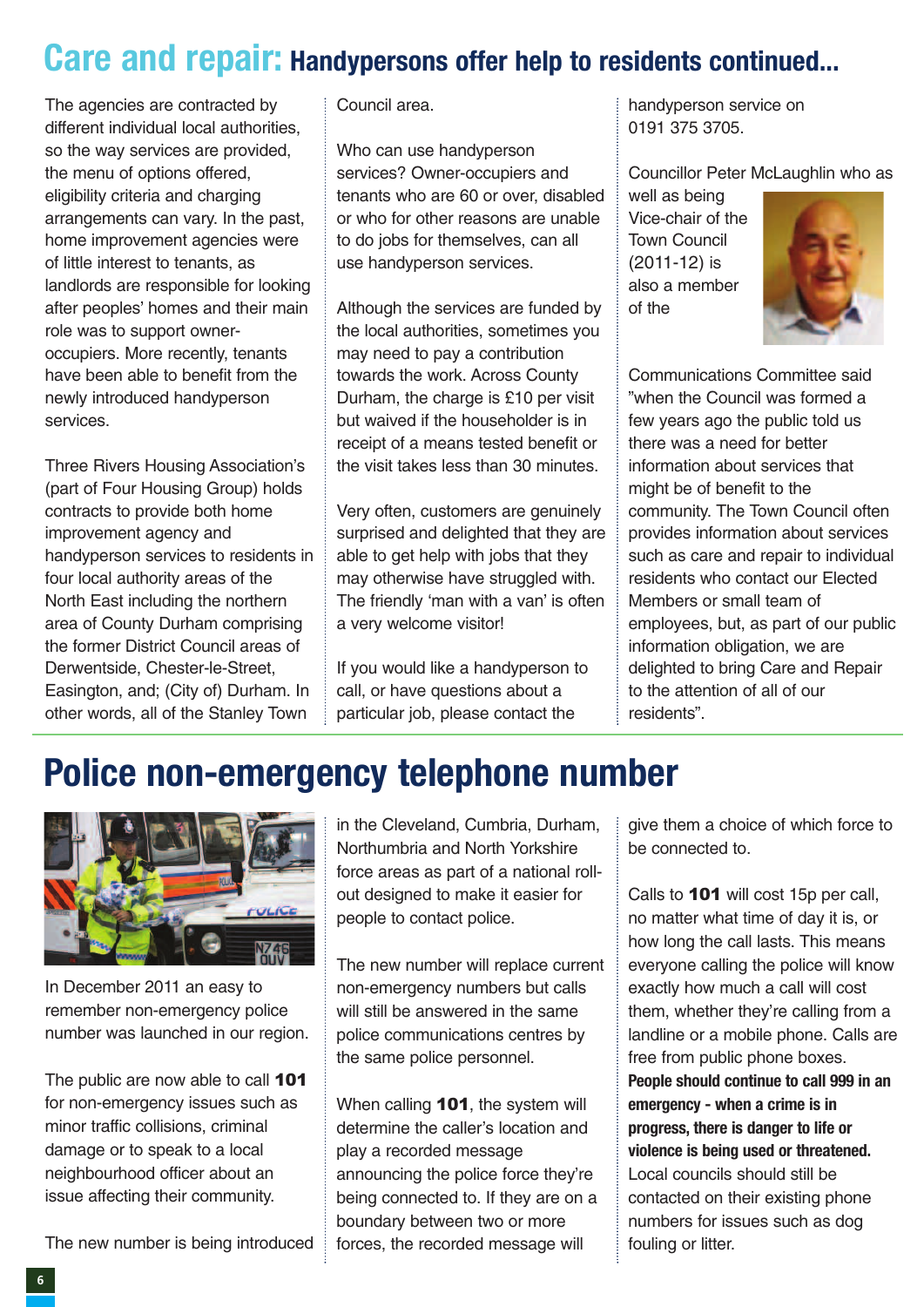### **Environmental caretaking**

As seen opposite, other partners provide some excellent services in and immediately surrounding residential premises. However, what about outside peoples' homes or gardens?

To complement existing services, and; to some extent to off-set the likely adverse impact of future austerity measures, the Town Council is extending the scope of its Community Environmental Caretaking service which it currently operates solely in the Town Council area in partnership with the County Council, by piloting two further partnership arrangements.

One with the County Council will see ten local young people gain environmental, caretaking / cleaning apprenticeships involving classroom-based qualifications to help gain employment, and; practical work on the ground 'out and about' across the local area. Watch out for the launch of the related Urban Blitz programme in the local media.

The second scheme is already fully operational and involves a

partnership agreement with Groundwork North East regarding the provision of two full-time Environmental Wardens who attend to all manner of outdoors repairs and maintenance on a responsive basis.

As Chair of the Planning Committee (2011-12) and a member of the Town Council team that oversees the Environmental Wardens on a weekly basis, Councillor Tom Pattinson (pictured) said, "with spring in the air it's an ideal time for all of the above workers to get stuck in to the numerous jobs that the public want

to see get done but are not necessarily the official responsibility of mainstream public service providers. That's where the Town Council can 'add value' as they call it these days. In other words, the jobs that seem to slip through the net to peoples' annoyance can and will get done provided the public let us know about them.

Anyone with such an outdoors job in mind is therefore welcome to contact their local ward councillors





via the contact details on the back page. The councillor concerned will then submit a brief job summary sheet to assess the cost and feasibility which sounds timeconsuming, but, in many cases, the actual works are 'done and dusted' within a few days".

Watch out for an in-depth article on the environmental and apprenticeship schemes in the next edition.

### **Digital switchover**

In County Durham BBC2 analogue will be switched off on

the 12th September 2012 followed by all other analogue on the 26th. For more information contact:

- Tel 0844 88 15072
- Email tynetees@digitaluk.co.uk
- Write to: Digital UK, c/o ITV plc, The Watermark, Gateshead, NE11 9SZ



### **Neighbourhood Watch Needs You!**

#### **County Durham and Darlington Neighbourhood Challenge:**

**The County Durham and Darlington Neighbourhood Challenge is to recruit 1000 new homes to the Neighbourhood Watch network. For more information please contact Vikki Ord, Community Liaison Officer, Safer Neighbourhoods Unit, Consett Police Office, Parliament Street, Consett, DH8 5DL. Telephone 0191 375 2455 or email victoria.ord@durham.pnn.police.uk**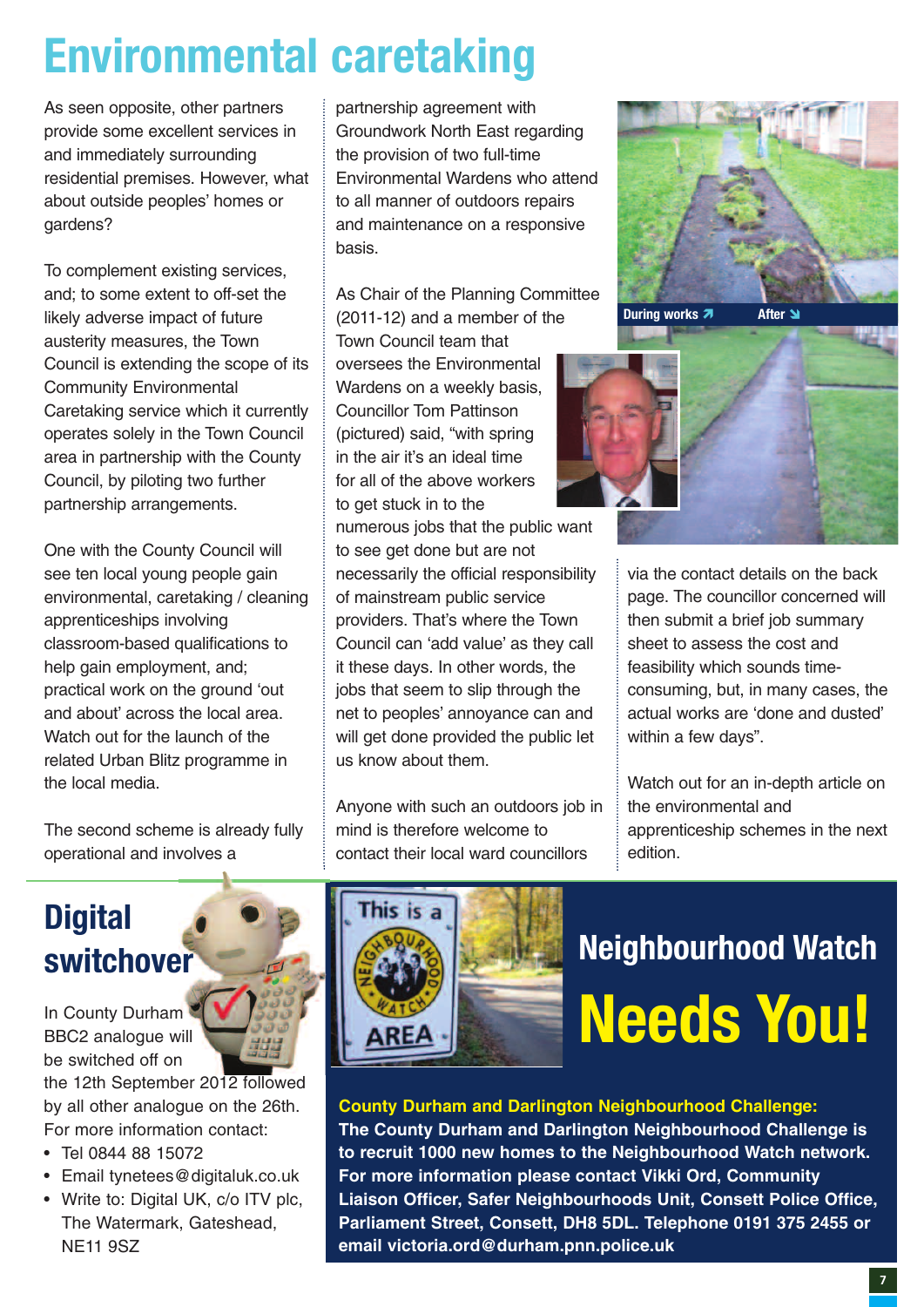

#### Operated by Durham County Council

Want to Help Stamp out Bogus Workmen and Cold Callers? – Use the Registered Trader Scheme which is operated by Durham County Council.

The Registered Trader Scheme was set up in an attempt to reduce incidents of bogus traders which often target vulnerable members of our communities.

The County Council's Trading Standards Service has over 100 local businesses, including plumbers, decorators, gardeners and personal care services, signing up. The Registered Trader Scheme is an excellent way to help protect people from unscrupulous traders, and will promote confidence when choosing a trader to employ.

We often hear about so called trade's people who have no real trade skills and charge exorbitant prices for sub-standard work. Often cold calling on consumers, they will also insist on cash upfront and leave no details such as receipt or invoice. If things go wrong there is no form of redress as the 'trader' can rarely be traced.

Claire Brown from Durham County Council Trading Standards Service said: "Many people don't know where to start looking for a reputable trader and are frightened that they are going to be over-charged or receive a shoddy service. All our traders have been vetted and follow a strict code of practice."



As Chair of the Town Council's Crime and Community Safety Committee and also an elected member of the County Council, Councillor Michele Hodgson echoed Claire's comments and was keen that Stanley Town Council publicised the Registered Trader

Scheme which is contactable by telephoning 03000 261 016, email rts@durham.gov.uk or visit www.durham.gov.uk/registeredtraders



### **How are you celebrating this Diamond Jubilee year?**

With HM The Queen's Diamond Jubilee and the London 2012 Olympic and Paralympic Games drawing ever closer, how is your local community planning to celebrate this momentous year?

The Town Council was recently contacted by "Fields in Trust" (FiT) which is a national charity working to protect and improve outdoor space for sport, play and recreation.

FiT have asked us to draw peoples' attention to its 2012 programme The Queen Elizabeth II Fields Challenge – which they describe as "a fantastic lowcost way to commemorate The Queen's Diamond Jubilee and in doing so create a tangible legacy for this and future generations".

The QEII Fields Challenge was the first Diamond Jubilee programme to receive official endorsement from Her Majesty and under the patronage of The Duke of Cambridge (HRH Prince William), it is creating a nationwide network of protected recreation spaces which, at The Queen's request, will be dedicated as Queen Elizabeth II Fields and marked as such with a specially designed commemorative plaque to be provided by FiT.

FiT's Chief Executive, Alison Moore-Glyn, said "The Challenge, which is capturing the imagination and interest of communities across the country, is a fantastic, cost-effective way of celebrating 2012 and creating a local legacy with numerous additional benefits including community celebrations and access to improvement funding up to £25,000 to improve local facilities".

For more information visit: www.qe2fields.com/funding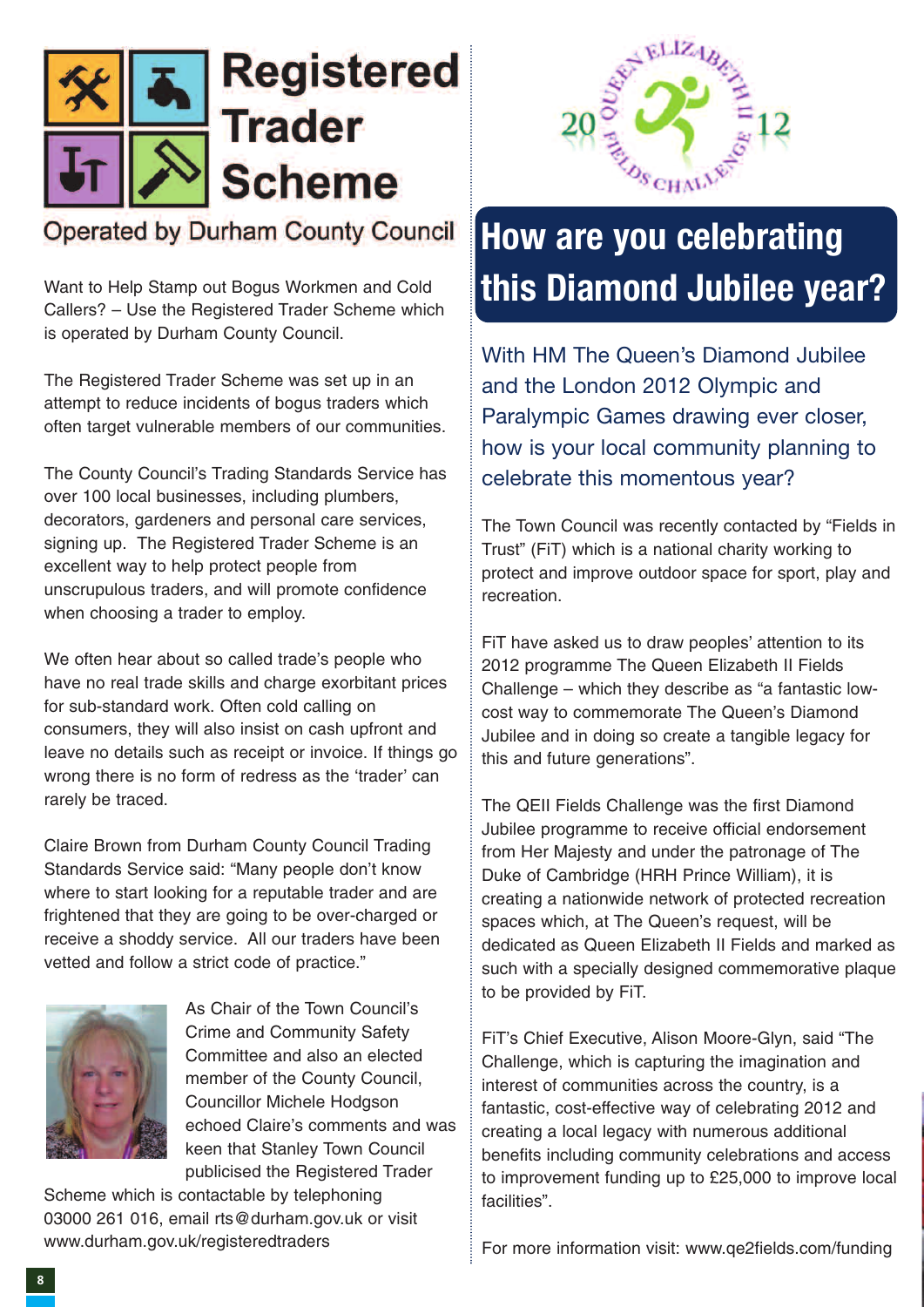# **Local bus services**



Councillor Joyce Charlton and several of her fellow elected members are aware of public concern about the seeming decline of local bus services. Cllr Charlton said, "we appreciate that ever since the deregulation of bus services over 20 years

ago, the increasing reality has been that services are provided by bus 'companies' rather than public authorities. In the circumstances, a company must first and foremost look at the financial viability of any given bus route rather than, for example, its usefulness or convenience to the local community.

Also, in this business like environment, the bus company concerned must be able to run the route at a sustainable profit. Many people have recently expressed their concern to local Councillors that the reduction or cessation of public subsidies to bus companies, arising from national or local austerity measures, mean that the picture is likely to get worse before it gets any better. The Town Council is keen to engage local bus companies in dialogue about the future of local services, or perhaps to consider innovative alternative measures.

However, to have such discussions with what are in effect private businesses, we need to be armed with useful information which may help persuade the key decision makers that a particular service is indeed commercially viable. To do this we need your help to complete the survey form which is included in this newsletter.



### **Have your say on community transport**

**Please take 5 minutes to fill in our Community Transport Survey below,**

and return it to Stanley Town Council, 57-61 Lenin Terrace, South Stanley, County Durham, DH9 6LW.

Alternatively you could complete our online Survey at www.surveymonkey.com/s/X6H6Z6R

- **1. Please state which village/estate you live in.**
- **2. Please state how many people in your household fall under the following age ranges?**

............................................................................

- 0 10 years ........... 11 18 years ...........
- 19 59 years ........... 60 or over ...........
- **3. Does anyone in your household need public transport for work or school?**

 $Yes \Box$  No  $\Box$ 

**4. How often, on average, would public transport be used by anyone in your household? And which service is used most regularly?**

| Daily $\Box$  | Evening $\square$ |
|---------------|-------------------|
| Weekly $\Box$ | Weekend $\square$ |

Service ...............................................................

**Continued on following page...**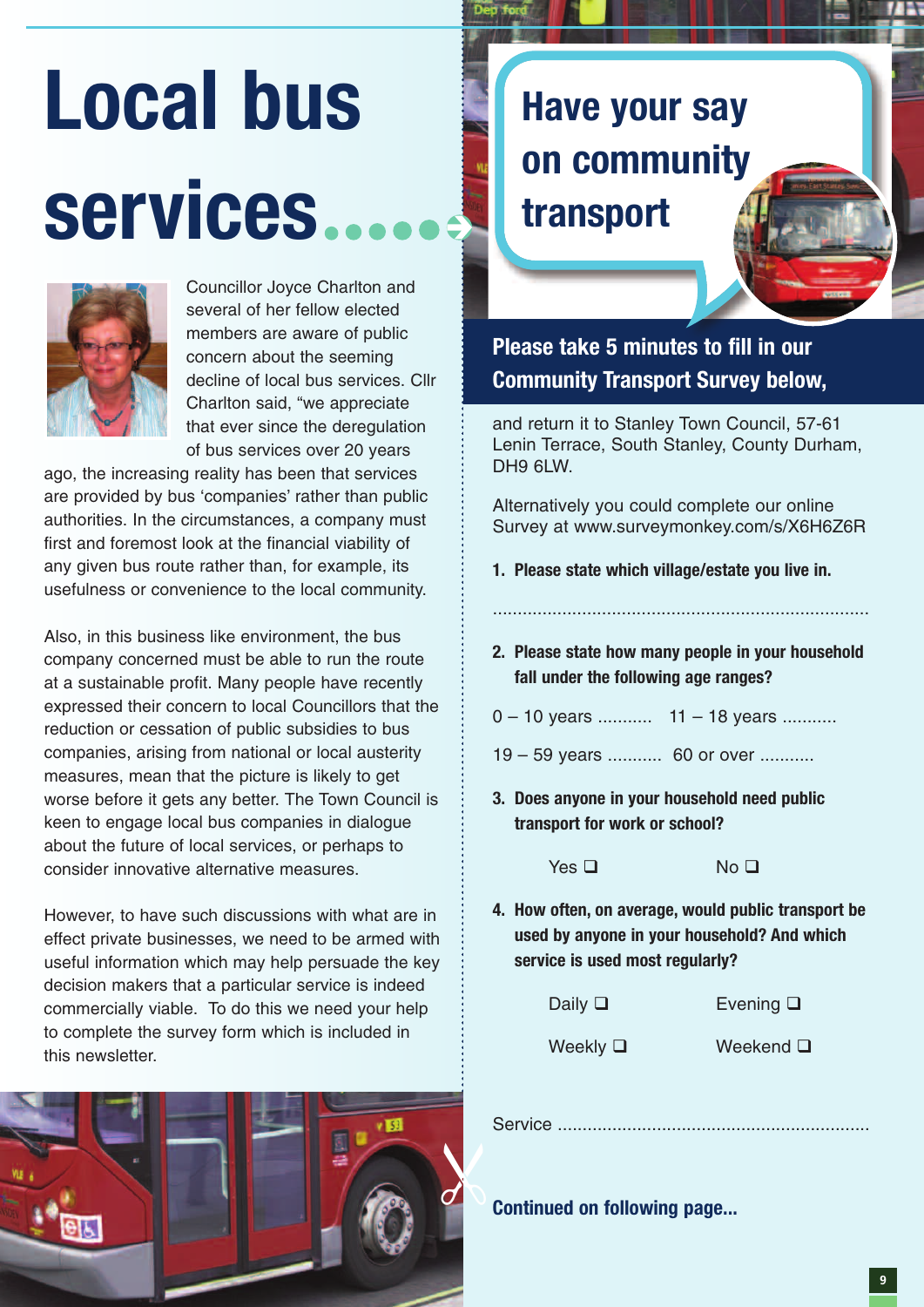**5. Does anyone in your household have a disability?**

 $Yes \Box$   $No \Box$ 

Prefer not to say  $\square$ 

**6. What route would be beneficial to your household for regular use (i.e. daily)**

Direct to Stanley  $\square$  To Durham  $\square$ 

To Metro Centre / Newcastle □

Other (please specify) .......................................

- **7. If a fee has to be charged, what would you see as fair that you would be prepared to pay? (e.g. to Stanley)**
- 

 $50p \Box$  £1.00  $\Box$ 

 $£2.00$   $\Box$ 

Other (please specify) ........................................

**8. What impact has the reduced service, currently in place, had on your household**?

None  $\Box$  Some  $\Box$  A lot  $\Box$ 

Comments ..........................................................

............................................................................ ............................................................................

- ............................................................................
- **9. Is your household impacted by times of no service?**

 $Yes \Box$   $No \Box$ 

If yes, what times/days? .....................................

**10.If a weekend and bank holiday service would be reinstated, would you see your household using it?**

............................................................................



**10**

 $Yes \Box$   $No \Box$ 



### **New appointments**

Stanley Town Council held its Annual General Meeting on 8th May 2012 and made the following appointments for 2012-13.

**Chair** – Councillor Peter McLaughlin **Vice Chair** – Councillor Christine Weightman

**Chair of the Communications and Events Committee** - Councillor Mark Boyd **Vice Chair** - Councillor Christine Bell

**Chair of the Crime and Community Safety Committee** - Councillor Michele Hodgson **Vice Chair** - Councillor Tina Parry

**Chair of the Finance and General Purposes Committee** - Councillor Tina Parry **Vice Chair** - Councillor Gareth Andrews.

**Chair of the Planning Committee** - Councillor Ron Harrison **Vice Chair** - Councillor Peter McLaughlin Vill



**Councillor Peter McLaughlin**





**Councillor Michele Hodgson**



**Councillor Gareth Andrews**



**Councillor Christine Weightman**



**Councillor Mark Boyd Councillor Christine Bell**



**Councillor Tina Parry**



**Councillor Ron Harrison**